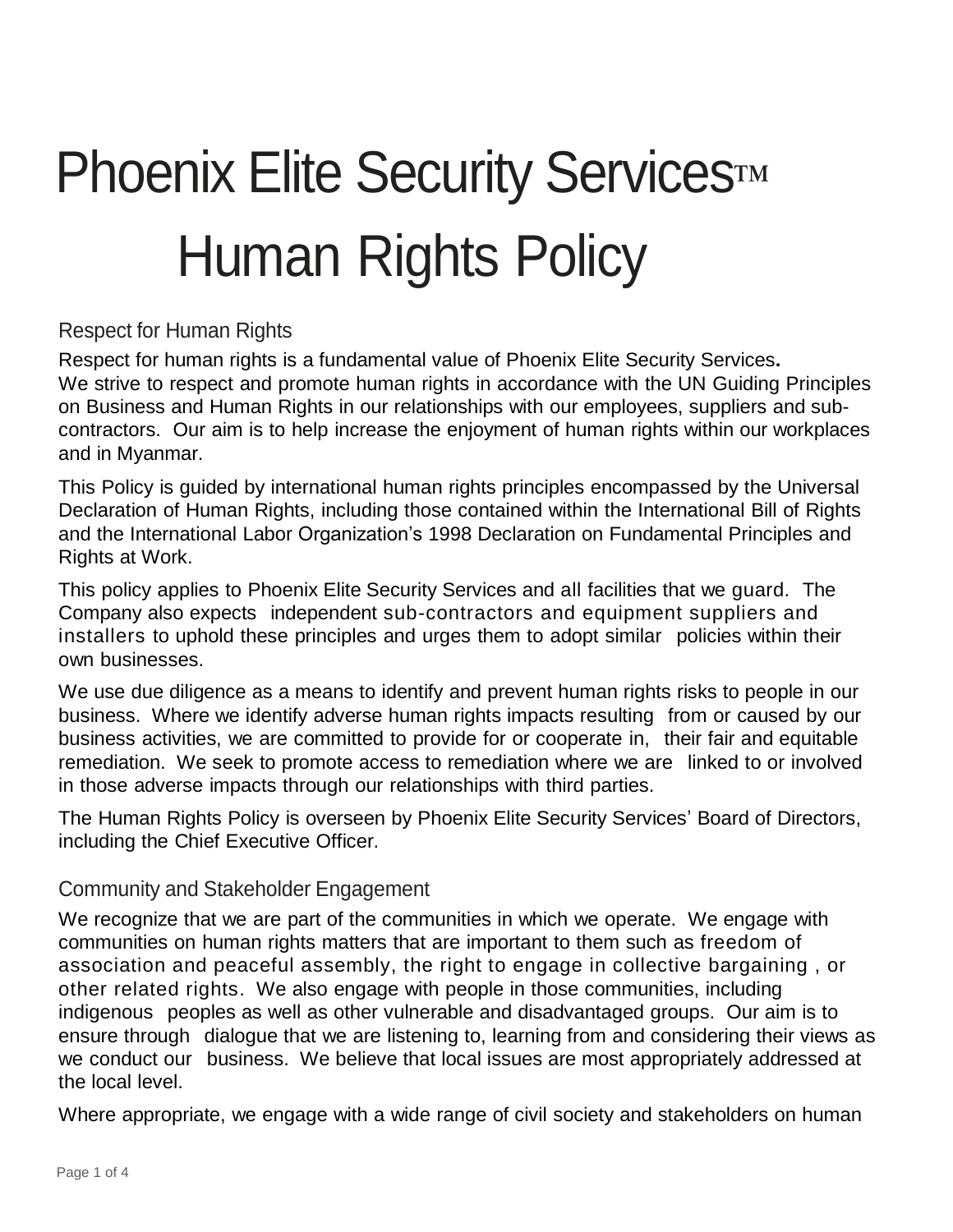rights issues related to our business.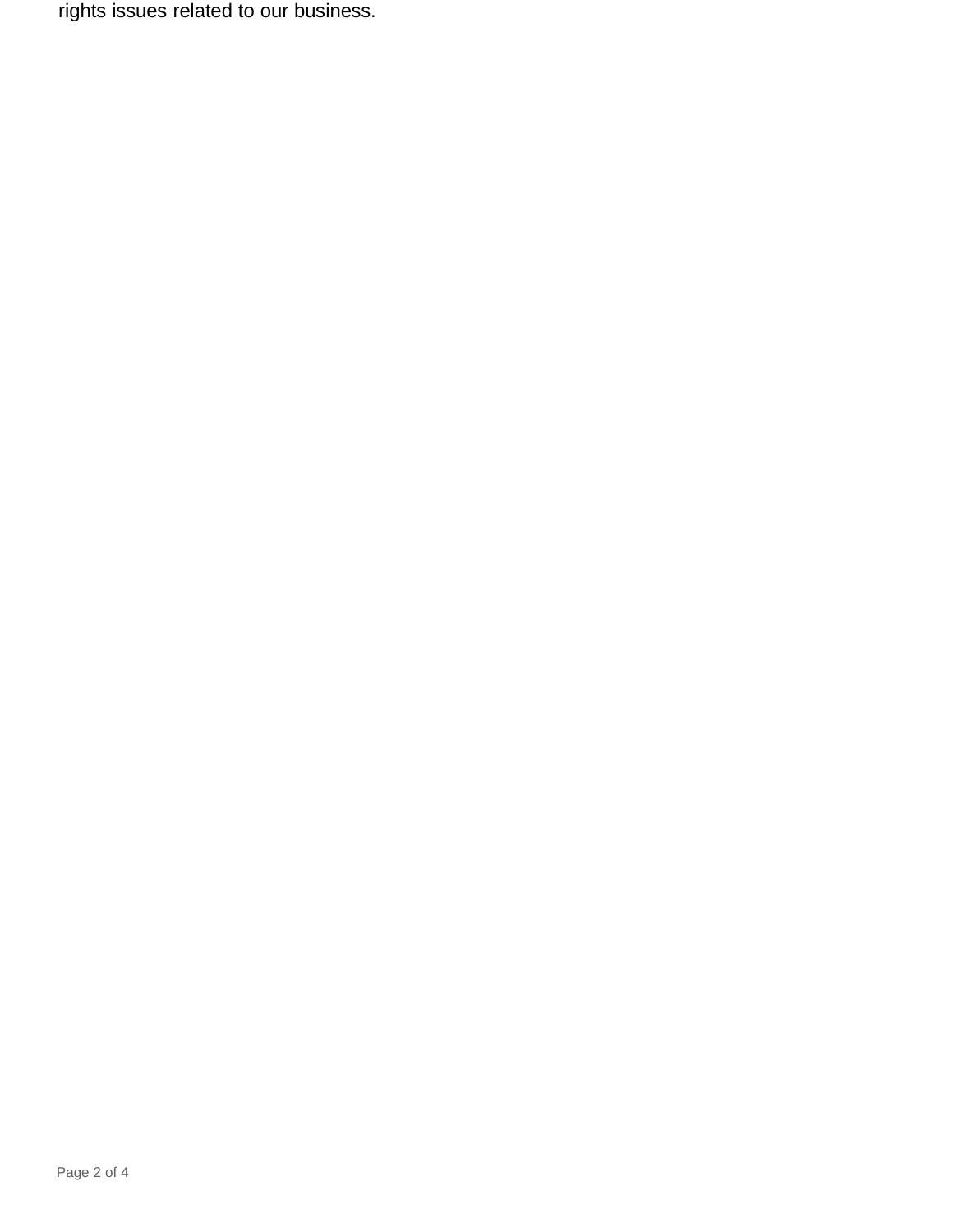# Phoenix Elite Security Services Human Rights Policy (cont.)

# Diversity and Inclusion

We value and advance the diversity and inclusion of the people with whom we work. We are committed to equal opportunity and are intolerant of discrimination and harassment. We work to maintain workplaces that are free from discrimination or harassment on the basis of race, sex, color, national or social origin, ethnicity, religion, age, disability, sexual orientation, gender identification or expression, political opinion or any other status protected by applicable law. The basis for recruitment, hiring, placement, development, training, compensation and advancement at the Company is: qualifications, performance, skills and experience.

We do not tolerate disrespectful or inappropriate behavior, unfair treatment or retaliation of any kind. Harassment is not tolerated in the workplace and in any work-related circumstance outside the workplace.

## Freedom of Association and Collective Bargaining

We respect our employees' right to join, form or not to join a labor union without fear of reprisal, intimidation or harassment. Where employees are represented by a legally recognized union, we are committed to establishing a constructive dialogue with their freely chosen representatives. The Company is committed to bargaining in good faith with such representatives.

#### Safe and Healthy Workplace

The safety and health of our employees is of paramount importance. Our policy is to provide a safe and healthy workplace and comply with applicable safety and health laws and regulations, as well as internal requirements. We work to provide and maintain a safe, healthy and productive workplace, in consultation with our employees, by addressing and remediating identified risks of accidents, injury and health impacts.

#### Workplace Security

We are committed to maintaining a workplace that is free from violence, harassment, intimidation and other unsafe or disruptive conditions due to internal and external threats. Security safeguards for employees are provided, as needed, and are maintained with respect for employee privacy and dignity.

## ForcedLaborandHumanTrafficking

We prohibit the use of all forms of forced labor, including prison labor, indentured labor, bonded labor, military labor, modern forms of slavery and any form of human trafficking.